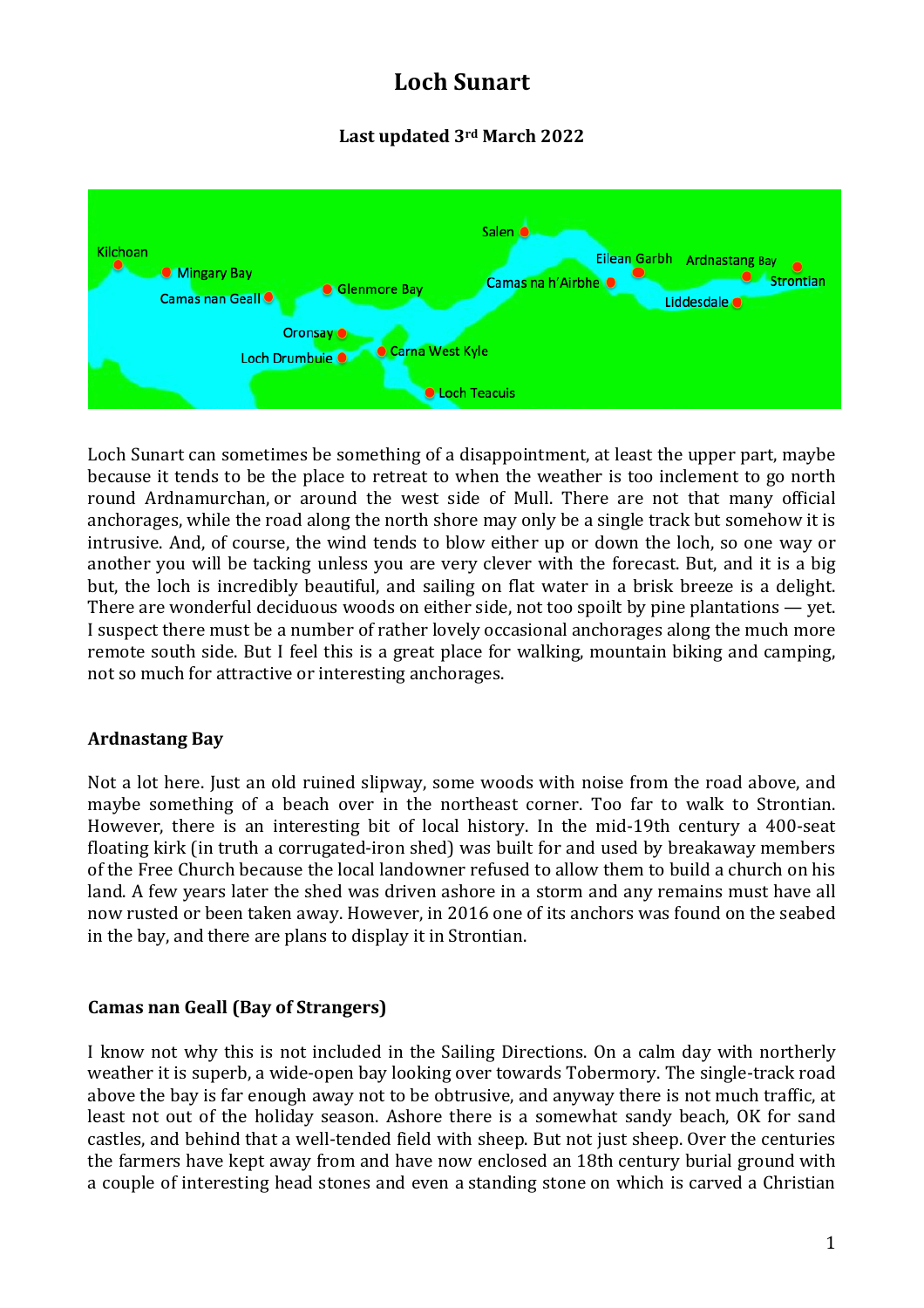cross, and also some trees surrounding a broken-down chambered cairn1. These, along with scattered domestic ruins, give the place a sad sort of a feeling, but the views are not to be missed — on a good day of course. There is an iron-age fort on the headland to the southwest which I have not got to yet.

## **Carna West Kyle**

This is another place called 'Dòirlinn', Gaelic for a tidal causeway or island. The one cottage was a ruin for years but is now being restored. In the 19th century it was an inn, and it has also been a shop, a school, a holiday centre for school children, and a private house. Near the shore, hidden in the bracken on the path up to the cottage, is the first of some remarkable cast-iron milestones indicating the miles to Drimnin, 6¾ miles along a Land Rover track. Presumably there was once a significant community here. This track makes an attractive walk through deciduous woods along the shoreline to Loch Drumbuie<sup>2</sup>. After that the track goes up over the treeline and passes the remains of villages which were cleared in the mid 19th century — Sornagan, Portabhata, Auliston and Carraig.

## **Eilean Garbh (rough island)**

This ought to be a nice anchorage but you can hear the traffic on the main road above, and presumably you can even be the object of interest from the public hide on the shore when the wildlife spotters tire of otters, herons and seals. So no sex on the foredeck please, nor even in the cockpit — these people have serious binoculars. It is actually well worth going ashore by the hide, which is a very well-built and attractive structure, and then taking a stroll along the well-signed and made path to the southeast, about 15 minutes, through very pretty regenerating woodland

## **Glenmore Bay**

Although this bay is, by Hebridean standards, a bit industrial with some sort of operation down by the shore (wave turbines I am told), and by the main(ish) road, there is one thing to see. Set up by the well-known Scottish photographer, Michael MacGregor, it is the privatelyowned Ardnamurchan Natural History Visitor Centre<sup>3</sup> (from the pontoon, up the hill, turn left at the main road, 10 minutes). The fixed CCTV cameras are particularly good — one is under water in the local burn to see trout, but may now be out of action. And there is an underwater view of a pond too. They clearly major on eagles — golden and sea. The coffee, lunch and tea café does the usual things (chocolate cake etc) and the shop also does the usual things (tea towels, gem stones, photographs). The audiovisual show of Ardnamurchan uses Michael MacGregor photographs to good effect and the music is nice, but there seemed to be dirt on the screen when I was last there. In fact it is all looking a bit tired, not quite as good as I remembered from earlier years. However, it was taken over by new owners in 2016 and I am told things are looking up and may not be now quite as I have described them. Great if true. Go and see for yourself, and I will too.

<sup>1</sup> https://canmore.org.uk/site/22350/camas-nan-geall-cladh-chiarain

<sup>2</sup> http://www.heritagepaths.co.uk/pathdetails.php?path=70

<sup>3</sup> https://ardnamurchannaturalhistorycentre.com/pages/frontpage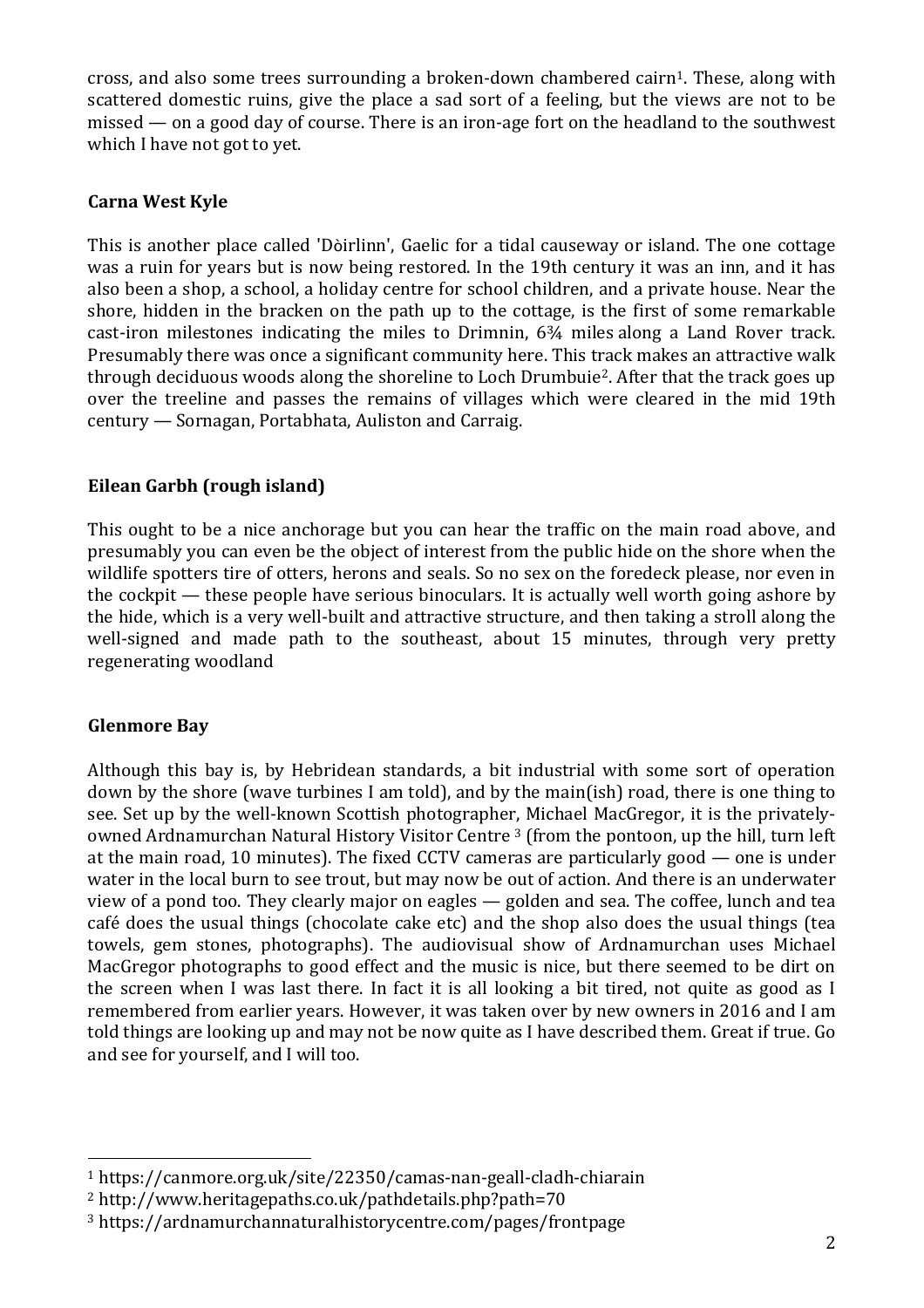### **Kilchoan**

Kilchoan Bay<sup>4</sup> is a pleasant spot with a small scattered population, and with I suspect a considerable proportion of holiday, incomer and second homes. It is the most westerly village on the mainland of Great Britain and until about 1900 was only accessible by sea. There is a CalMac ferry to Tobermory which might possibly be helpful for crew changes.

About a quarter-of-a-mile from the slip to the right, behind the old manse which itself is a fine restored house surrounded by beautiful mature trees — the back part is 1790 and the front part was added in  $1830 -$  is the ruin of the Old Ardnamurchan Parish Church<sup>5</sup>. This was built in the 18th century. It is surrounded by a lovely old graveyard overlooking the Sound of Mull where, maybe 20 yards from the south wall of the church, there are a couple of Iona-School graveslabs, casually lounging in the turf. They must have been lying around here for 600 or so years and so far have not been carried off to be put on display somewhere else. The 'new' Parish Church is early 19th century, about a quarter-of-a-mile further on. The garden is trim, the trees lovely, and the three galleries and pulpit are nice (but I think it is now closed for 'health and safety' reasons).

More or less opposite is the Kilchoan Hotel<sup>6</sup>, originally an 1870 shooting lodge, for a drink, and they do meals, but I have not tried it recently (ph 01972 510 200). Definitely give it a try.

#### **Liddesdale**

A quiet spot, tucked under the woods with a burn rushing through an arched bridge to the sea. There seems to be a well-restored holiday let here, along with a rather large ruined house and a barn. The road along the shore goes to nowhere much, so OK for a stroll.

#### **Camas na h-Airbhe (the bay of the walled enclosure)**

Pretty good shelter here, satisfactorily remote — but rather blighted by a very large fish farm. Never mind, it provides employment, although at the expense of pollution and also probably of the wild salmon population. Locally it is known as 'Invasion Bay', because during Word War 2 it was used for amphibious landing exercises.

Although the eye is drawn to the dense plantation of pines, the bay itself is fringed with nicer deciduous trees and so there is plenty of wood for a barbeque, and good for a bit of a wander about. Someone obviously thinks you might get lost here — there are signs on a track up a bit from the anchorage warning you that you are in a remote area. Indeed you are, so don't get lost!

## **Loch Drumbuie**

Loch na Droma Buidhe (loch of the yellow hill) — commonly known as Loch Drumbuie — is an intriguing but over popular anchorage, not surprisingly as it has long been known as *"an*

<sup>4</sup> https://www.undiscoveredscotland.co.uk/kilchoan/kilchoan/

<sup>5</sup> https://canmore.org.uk/site/22130/kilchoan-old-parish-church

<sup>6</sup> https://kilchoanhotel.co.uk/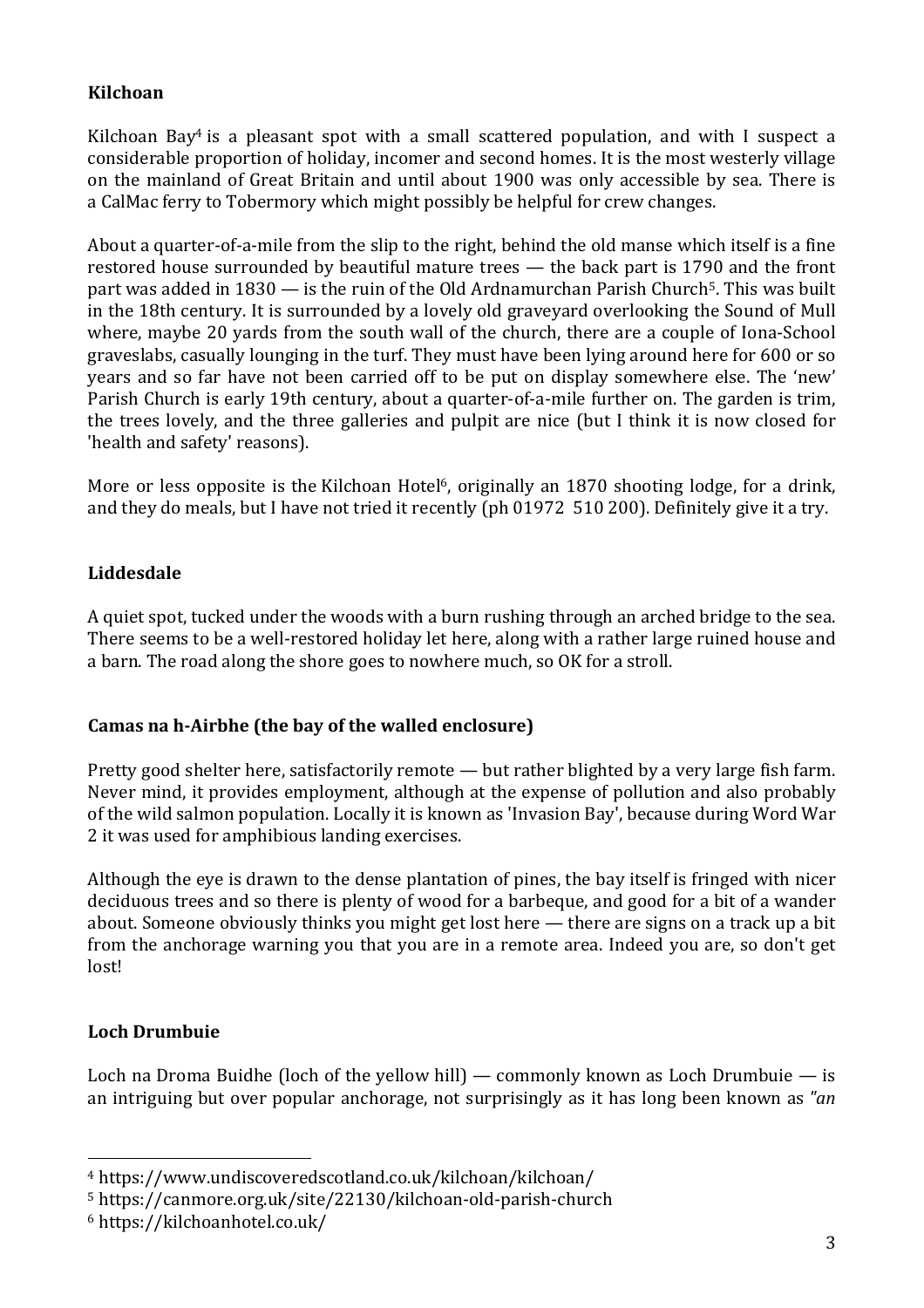*extraordinary good place to ride in"* 7. If you want to get away from the crowds of Tobermory it's not bad but maybe there are better alternatives. However, it is ideal for windsurfing or dinghy sailing because there is no way you can get blown out to sea! Otherwise there is not a lot to 'do' here. The southwest corner has a suitable rocky beach for a barbeque with plenty of wood lying around, and the deciduous woods along the south shore and up the hill are lovely. I am not sure why this loch is such a very popular anchorage — maybe because it is near Tobermory but is not Tobermory, or maybe because it has a fascinatingly narrow entrance (Caolas nan Conn, strait of the dogs), but I guess mostly because it is very well sheltered from all wind directions.

One can get to the track between Drimmin and Doirlinn, easiest from the anchorage about half-a-mile inside the loch on the south side, and take the very nice walk to the West Kyle of Carna and a view of Loch Teacuis. Or walk the other way, up the hill and westwards to explore the abandoned villages of Sornagan, Portabhata and, almost hidden in the forest, Auliston. Sornagan is the nearest, found on the lefthand side of the burn as you go up the hill, a collection of four ruined houses, one quite big. They were only occupied for the first half of the 19th century. How people survived here is hard to imagine, quite a way from the shore for easy fishing and no obvious ground to till. All were 'cleared' in the 19th century.

## **Loch Teacuis**

This loch is seriously tricky to get into. There are not just one but three critical points which all require serious concentration on pilotage, if you take the east side of Carna. Ignore the chartplotter and follow the Sailing Directions I reckon, and best at low water neaps when you can see most but not all the dangers, and it is not too shallow. Of course nowadays, with Antares charts on your phone, there is less of a problem. On my first visit, I managed to avoid the rock at the south end of Caol Charna on the way in, and so pleased was I with myself that I then hit it on the way out — hubris before nemesis. My co-owner had done exactly the same some years earlier so I felt OK about it. I have never attempted west of Carna which is said to be even trickier.

This area is remarkably remote but even so there are some houses scattered around the innermost section of the loch, plus some small boats on moorings. Once over 100 people lived round here, now almost none.

There are tracks along each side of the loch, good for walking. On the south side you come to the Barr River, and if you follow the track a short way upstream you will find the abandoned village of Barr. On the north side there is a most attractive, mostly 19th century big house — Rahoy<sup>8</sup> — with a wonderful metal sculpture of a stag by the waterside, by Helen Denerley<sup>9</sup>. You can rent the house, sleeps 15, £3-4000 per week.

<sup>&</sup>lt;sup>7</sup> Murdoch Mackenzie, Nautical Descriptions of the West Coast of Great Britain from Bristol Channel to Cape-Wrath (London: 1776). These are the very first 'Sailing Directions'. Mackenzie was an Orcadian cartographer and hydrographer, and the first to produce recognisable charts of the seas around the British Isles while working for the Admiralty. You can find many of the charts on line at the National Library of Scotland in Edinburgh. Mind you, some of his metrics for distance would strike one as quaint. For example, the rock in Canna Harbour now incorporated into the pier he described as being *"about a pistol shot from the shore".*

<sup>8</sup> http://www.rahoy-estate.co.uk/

<sup>9</sup> https://helendenerley.co.uk/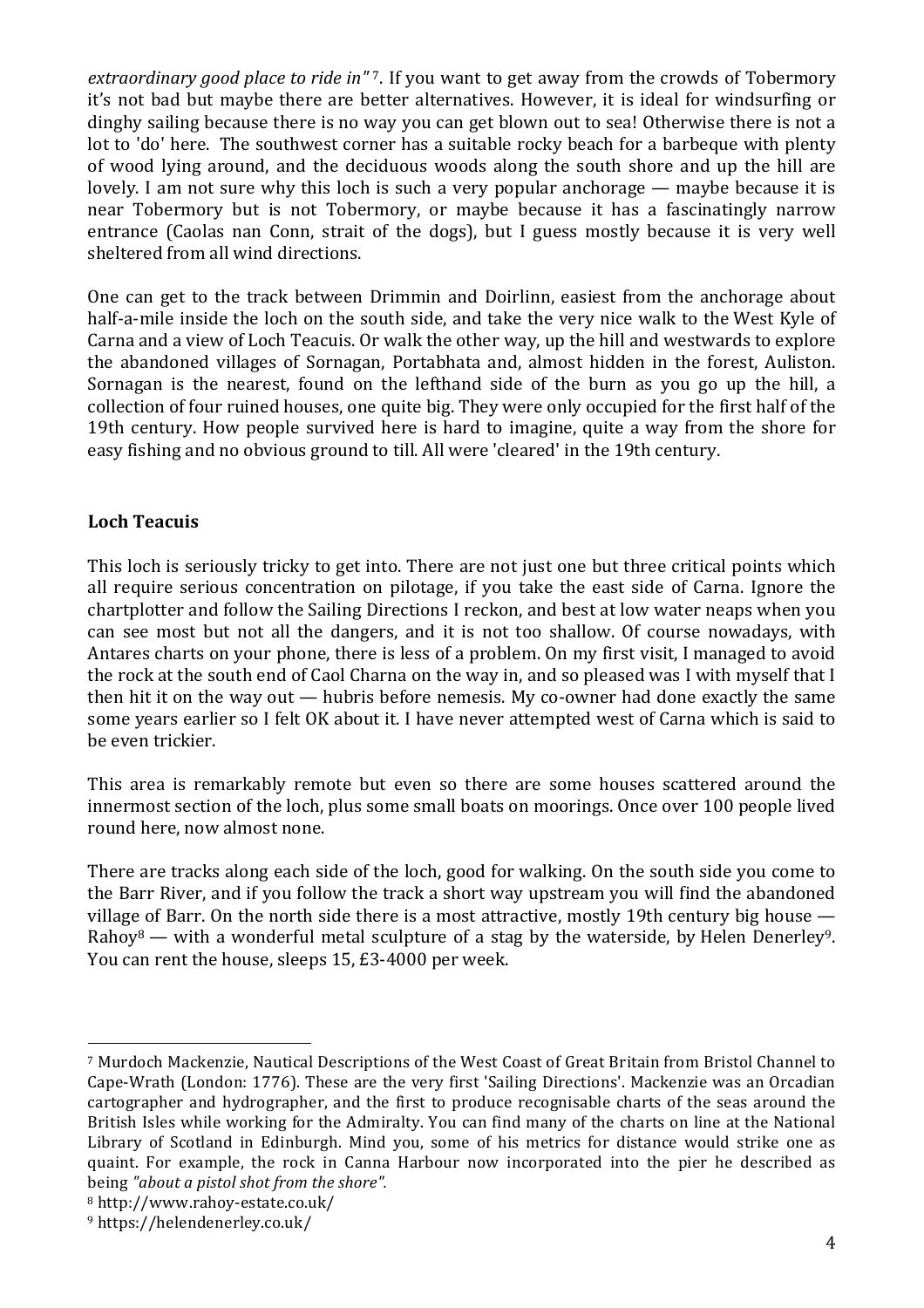A bit further along the small road to the south, past some very undistinguished holiday cottages, on a small knoll covered with oak trees, just before a house called Carnliath and a sign 'to the office' you will find a very rustic broken down chambered cairn<sup>10</sup>. No signs, no excavation, rather magical, sitting there for a few thousand years. Moss-covered stones. Do not be intimidated by being told to go away, which has happened here. In Scotland you have freedom to roam as long as you do not wander into someone's garden, cause any damage, or get too close to a private house.

Serpulids, tube-like shells containing colonies of red and orange worms forming coral-like reefs, were found in the upper basin of the loch in about 10ft of water in 2006. There are very few other places in the world where you can find them, one of which is Loch Creran. Fortunately hardly any boats come here to anchor and the beasties are not in a normal anchoring area anyway. So presumably the reefs will remain more or less undisturbed. Unfortunately, in 2015, silly attempts were made to close off the whole loch to yachtsman instead of designating a few areas for anchoring as in Loch Creran — not good. Thankfully resisted successfully.

## **Mingary Bay**

Mingary Bay is a nice anchorage when the wind is not in the south, and very well placed for wandering up to take a look at Mingary Castle**<sup>11</sup>** rooted to its rock in an amazing position commanding the north entrance to the Sound of Mull and Loch Sunart. It was started in the 13th century and then altered in the 16th, 17th and again in the 18th centuries before falling into disuse in the mid 19th century — not so very long ago. Although it was besieged a few times, there was a lot of castle left, but for years it was not possible to get into it. However, the Ardnamurchan estate<sup>12</sup> has now restored it, at I imagine considerable expense, and turned it into a high-end luxury catered establishment with five rooms accommodating up to 10 guests. If you book ahead as a non-resident (ph 01972 614380) you may be able to get dinner at £80 per person.

Surprisingly, in front of the entrance across the rock-cut ditch lying in the grass, there is  $-$  or was — a very large old cannon. Before that it had been spotted under the castle by the sea. Where did it come from? The castle or one of those Spanish Armada ships that was meant to have fetched up around here? It is now more suitably relocated on the castle terrace.

## **Oronsay**

Sailean Mòr, the gut on the north side of the island, can be a quiet spot, away from the crowds in Loch Drumbuie. But it seems crowded if there is more than one boat at anchor. The island is difficult to get around because of the wild vegetation but the walk up to the ruined cottages is worth a go  $-$  you can see them from the anchorage, on the west side of the gut. There is at least one black house (with the curved corners) and one white house (with windows, and generally much better built). I have no idea what the story of this island is, maybe it is too obscure for anyone to know much about it. But, once again, the population was 'cleared' by the end of the 19th century.

<sup>10</sup> https://canmore.org.uk/site/22471/rahoy

<sup>11</sup> https://mingarycastle.co.uk/

<sup>12</sup> http://www.west-highlands.co.uk/index.php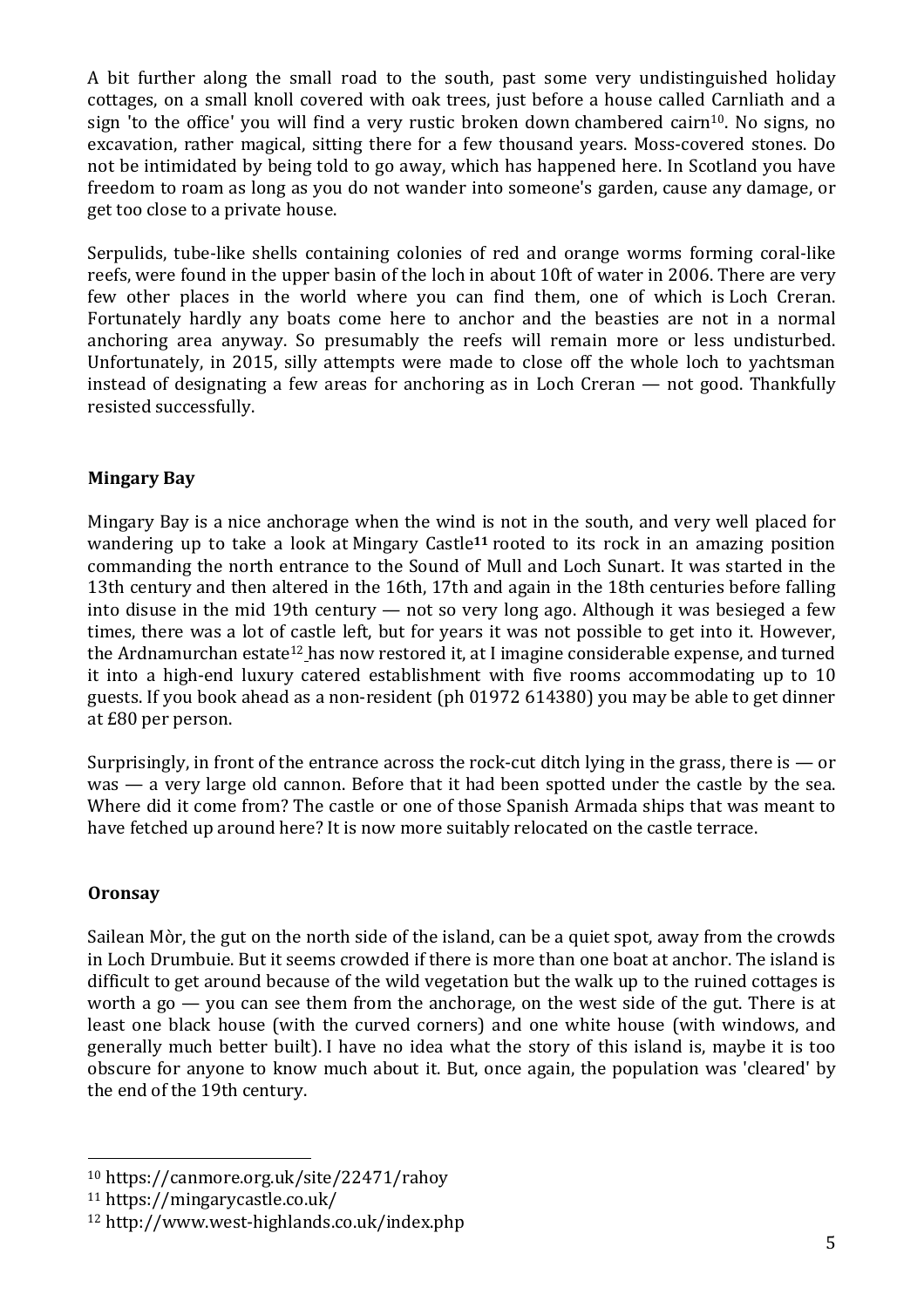#### **Salen**

The situation in Salen Bay was much improved in 2010 when new owners took over the pier. There are now pontoons<sup>13</sup> as well as moorings. In 2014 there were new toilets, showers, a shop and a small tearoom. Someone is being very busy here.

However, I must confess I have not in the past been an enthusiast for this place, rather put off by warnings of horrible things on the seabed ready to trap your anchor, and by the fact that all around the inlet appears to be private so there is nowhere to go ashore except at the pontoons (mind you the slipway is a Thomas Telford construction from 1820, so stop to admire). And there seemed little to do except walk along the main (by Ardnamurchan standards) road. However, the Salen Hotel<sup>14</sup> is I am told by several people a whole lot better than it was a few years ago when I was last there, and very recommended for a meal (ph 01967 431661). So, in truth, not a bad place to pull in if you are looking for a pontoon or mooring in a northerly gale, with dinner ashore.

If you are prepared to leg it for three miles along the road towards Strontian, you could visit the Resipole Studios<sup>15</sup> — a very nice-sounding gallery which I have not been to, showing contemporary Scottish art. But check the opening times before you start walking (ph 01967 431506). Maybe you can anchor off Resipole bay, at least temporarily, I am not sure.

## **Strontian**

What a strange place Strontian<sup>16</sup> is, a 1960s village, the centre of which is about a mile from the anchorage. But at least it doesn't try to pretend to be what it isn't, and in fact it all seems rather together, tidy and pleasant. I wonder who was responsible for the plan and the way the whole place is laid out. There is a standing stone in the car park, later named the Pillory Stone because it was used to shackle villagers found guilty of gossiping — very strange!

The whole area has loads of history as a lead mining centre in the 18th and 19th centuries and, of course, with the story of the discovery in 1790, and then isolation, of strontium (by Sir Humphry Davey) in 1808.

There is a play-park and a small but well-stocked supermarket in the centre, a café and a very nice small pottery and craft shop selling things made locally — Woodland Pottery**17**. The trees are great, and there is a community woodland trail around the edge of the village.

The Strontian Hotel**<sup>18</sup>** built in the early 1800s looks attractive, does meals and is near the anchorage (ph 01967 402029). Kilcamb Lodge Hotel<sup>19</sup> and restaurant (ph 01967 402257)

<sup>13</sup> http://www.salenjetty.co.uk/

<sup>14</sup> http://www.salenhotel.co.uk/

<sup>15</sup> https://resipolestudios.co.uk/

<sup>16</sup> https://en.wikipedia.org/wiki/Strontian

<sup>17</sup> http://www.woodland-pottery.co.uk/

<sup>18</sup> https://www.thestrontianhotel.co.uk/

<sup>19</sup> https://www.kilcamblodge.co.uk/index.php